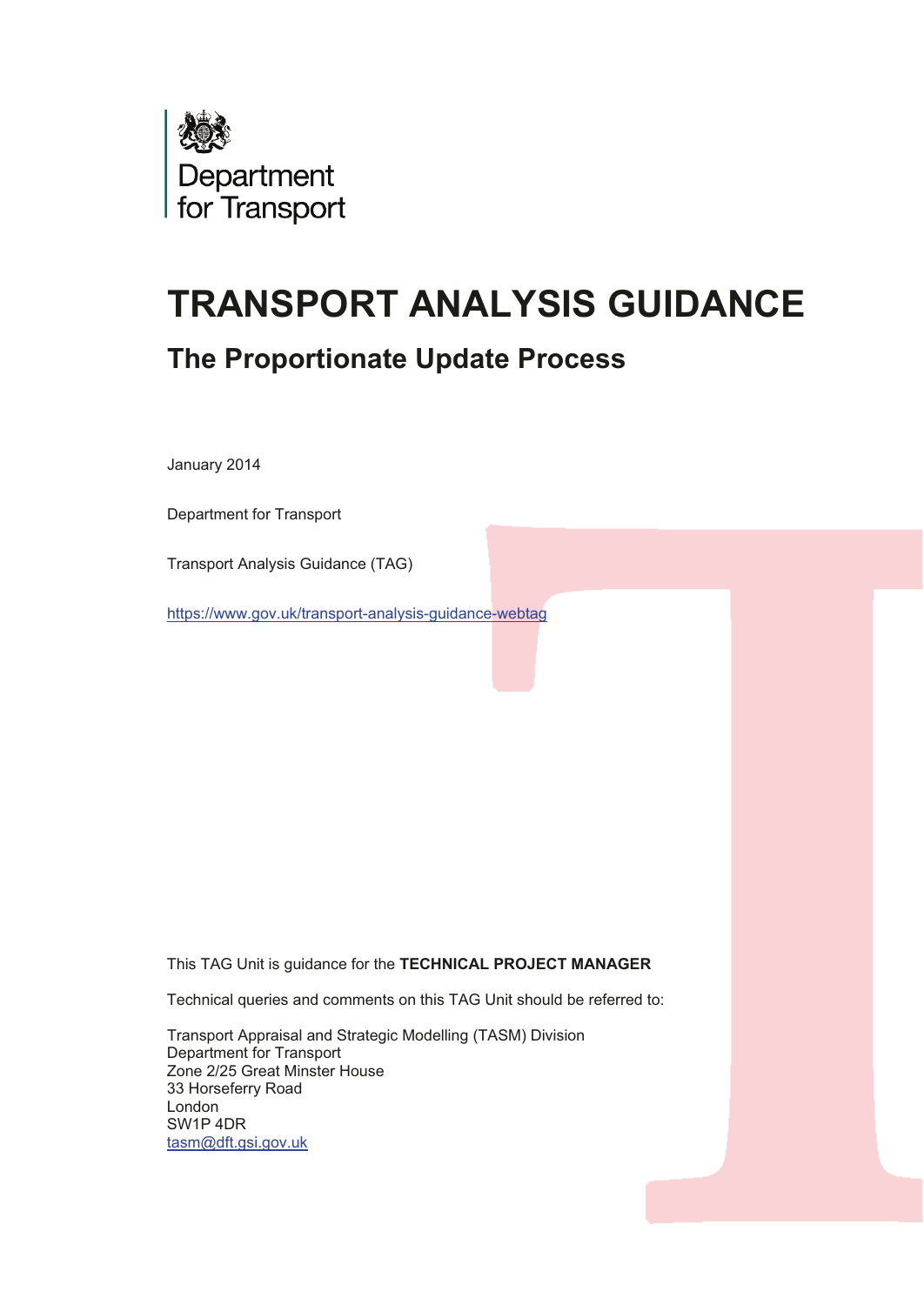# **Contents**

| $\mathbf 1$              | <b>Principles of the WebTAG Proportionate Update Process</b>                                                                                        |        |
|--------------------------|-----------------------------------------------------------------------------------------------------------------------------------------------------|--------|
| 1.1<br>1.2<br>1.3<br>1.4 | Introduction<br>Governance of the guidance – The orderly release process<br>The principles of proportionate updating<br><b>Analytical Assurance</b> | 1<br>2 |
| $\overline{2}$           | <b>References</b>                                                                                                                                   | 2      |
|                          | <b>Document Provenance</b>                                                                                                                          | 2      |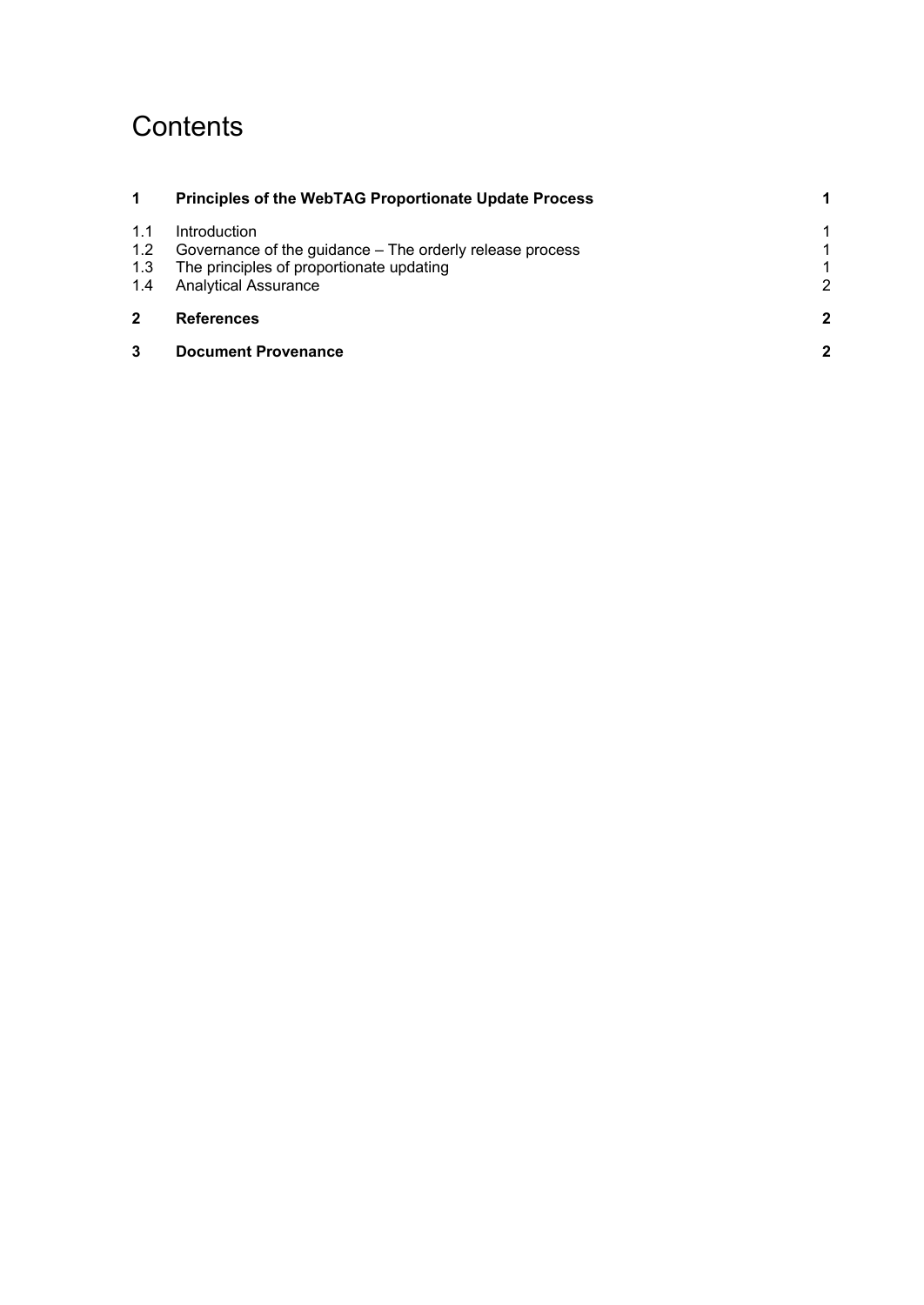# **1 Principles of the WebTAG Proportionate Update Process**

## **1.1 Introduction**

1.1.1 This Unit sets out the principles for the proportionate updating of Business Cases in response to changes to WebTAG guidance.

### **1.2 Governance of the guidance – The orderly release process**

- 1.2.1 The Department updates WebTAG to keep its methods and values in line with good practice, meeting the Treasury's Green Book guidance on appraisal and evaluation in Central Government.
- 1.2.2 Some projects using WebTAG to generate advice to decision-makers have lifecycles of many years from inception to delivery, with multiple decision points requiring modelling and appraisal advice along the way. For these projects, the resulting changes to modelling and appraisal methods and/or values beyond that already planned for can increase the resources, cost, and/or time needed to prepare business cases.
- 1.2.3 The WebTAG Orderly Release Process provides advance notice of changes to WebTAG. This gives more certainty of the timetable for changes and early sight of forthcoming revisions, allowing scheme promoters and sponsors to plan the work required to implement the changes.

# **1.3 The principles of proportionate updating**

- 1.3.1 While sound planning of business case development, assisted by the Orderly Release Process, can minimise the cost, resource, and time needed to ensure a business case remains in step with latest evidence, it is nonetheless reasonable for project sponsors to decide what updates to business cases it is proportionate to make when WebTAG, or other guidance / evidence changes.
- 1.3.2 The Department expects that such decisions should be made on a scheme by scheme basis, and be based on balancing the need to ensure decisions are based on up-to-date evidence with the need to support decision makers in delivering their programme. This should involve reasonably balancing (a) the greater time, cost, and/or resource needed to deliver programmes, with (b) the quality of the analysis submitted to assist the decision required, including its robustness against potential challenge from all sources.

#### **Who should decide?**

1.3.3 The decision on this balance should be taken by the scheme sponsor<sup>1</sup>, making proper use of the governance framework overseeing the work and resulting decision advice (e.g. an Investment Board), seeking advice and agreement from relevant centres of excellence (e.g. the appropriate analytical team in the overseeing organisation) and legal advisors.

#### **How should this be decided?**

- 1.3.4 It is difficult to set down overarching guidance on what this balance should be for different types of project, decision points, or WebTAG changes and the relevant considerations and factors for each project may be different. However, it is reasonable to presume that the case for not adopting latest evidence would be stronger the more it can be shown that:
	- the changes are not material to the decision at hand;

<sup>-</sup>1 The scheme sponsor is defined here as the party responsible for funding the proposed transport scheme from a central resource. In more simple terms, the sponsor is the party that receives a transport investment business case, where the promoter is responsible for preparing the business case and the supporting analysis.